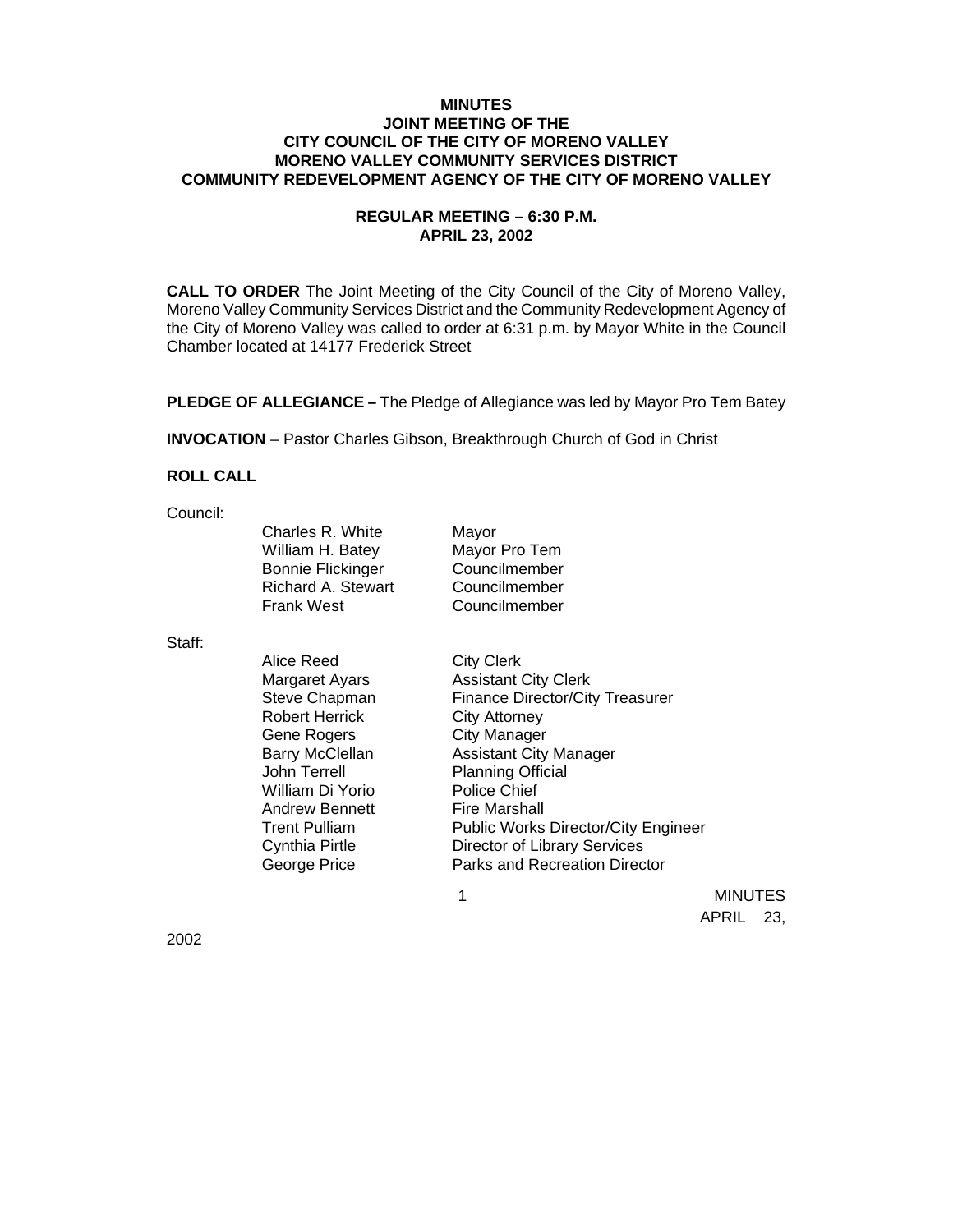# **JOINT CONSENT CALENDARS (SECTIONS A-C) OF THE CITY COUNCIL OF THE CITY OF MORENO VALLEY, MORENO VALLEY COMMUNITY SERVICES DISTRICT, AND COMMUNITY REDEVELOPMENT AGENCY OF THE CITY OF MORENO VALLEY**

Mayor White opened the agenda items for the Consent Calendars for public comments; there being none, public comments were closed.

Councilmember Flickinger made a motion, seconded by Mayor Pro Tem Batey to approve the Consent Calendars in their entireties, except for Items A3 and A6, which were removed for separate action. Motion carried 5-0. Roll call vote.

# **A. CONSENT CALENDAR** - **CITY COUNCIL**

- A1. ORDINANCES FIRST READING BY TITLE ONLY Waived reading of all Ordinance Introductions and read by title only.
- A2. REQUEST ADOPTION OF PLANS AND SPECIFICATIONS, AND AUTHORIZATION TO ADVERTISE FOR CONSTRUCTION BIDS FOR THE ALESSANDRO ENTRYWAY IMPROVEMENTS - PROJECT NO. 98-92777 Adopted the Plans and Specifications on file in the office of the Public Works Director and authorized the City Clerk to advertise this project for construction bids.
- A4. FINAL MAP 24097 SINGLE FAMILY RESIDENTIAL PROJECT AMENDMENT TO AGREEMENT FOR PUBLIC IMPROVEMENTS (TIME EXTENSION) - WEST SIDE OF VIA DEL LAGO AND SOUTH OF IRIS AVENUE – PACIFIC CENTURY HOMES, INC. Authorized the Mayor to execute the Amendment to Agreement for Public Improvements and directed the City Clerk to forward the signed Amendment to Agreement for Public Improvements to the County Recorder's office for recordation.
- A5. AGREEMENT WITH RIVERSIDE COUNTY TO PROVIDE VECTOR CONTROL SERVICES Approved an agreement with the County of Riverside to provide vector control service to the City of Moreno Valley on an as-needed basis during the vector breeding season of each year, which is typically identified as April 1<sup>st</sup> through October 31<sup>st</sup>.
- A7. MINUTES REGULAR MEETING OF MARCH 26, 2002

 2 MINUTES APRIL 23,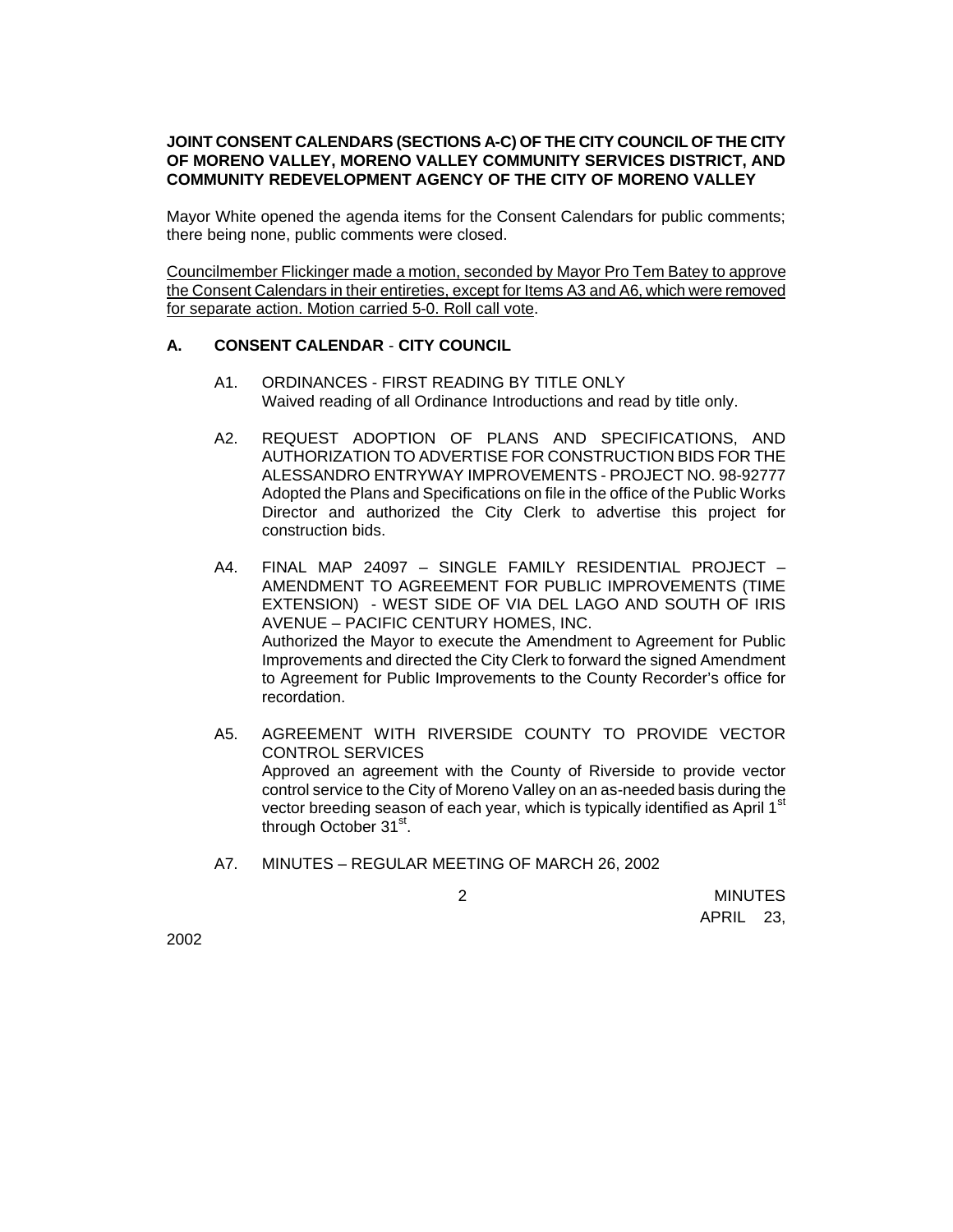Approved as submitted.

A8. MINUTES – SPECIAL MEETING OF APRIL 2, 2002 Approved as submitted.

2002

 3 MINUTES APRIL 23,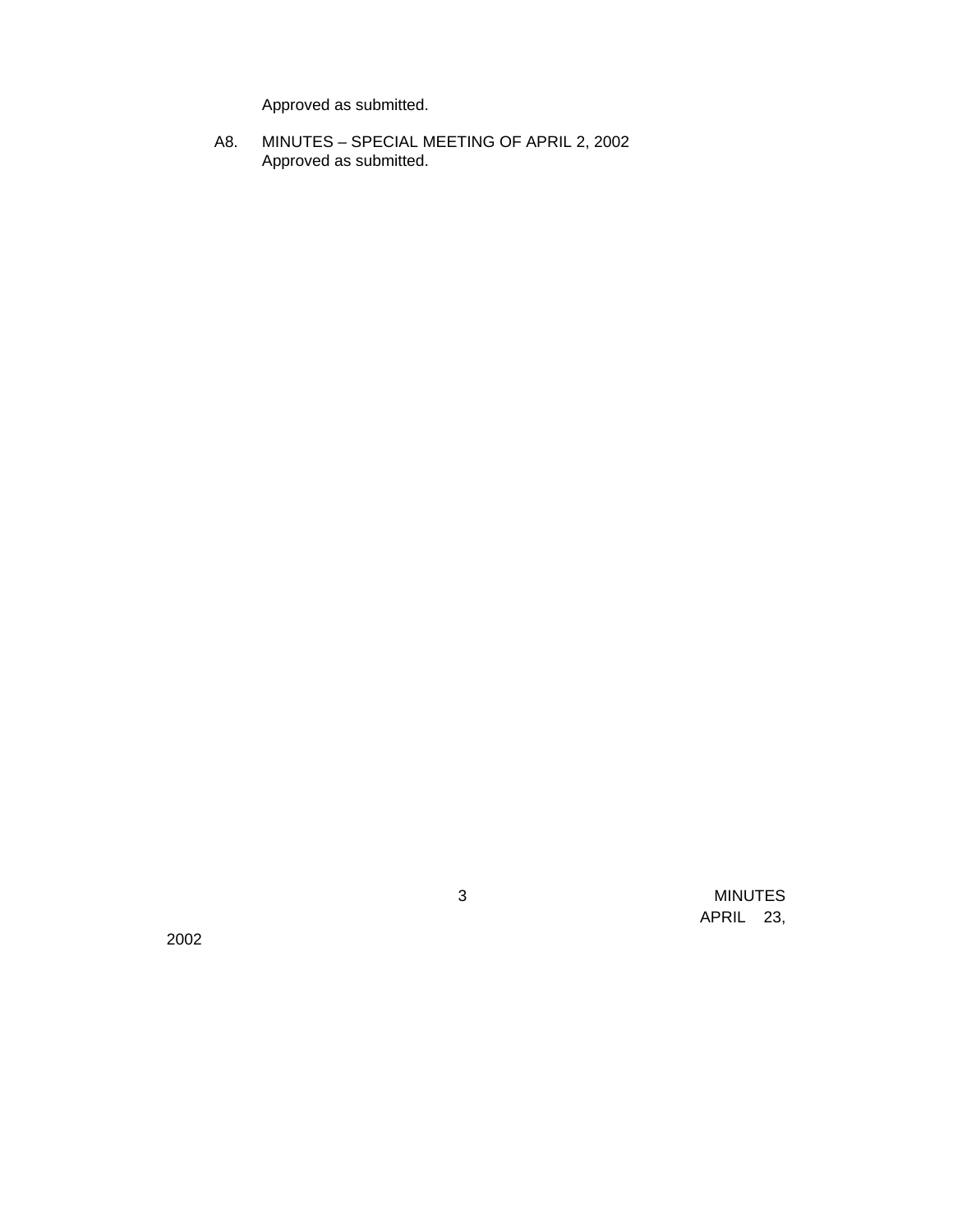A9. WARRANT REPORTS – MARCH 31, 2002 Adopted Resolution No. 2002-28, approving the Warrant Reports, including wire transfers dated March, 2002 in the total amount of \$6,741,452.61.

### Resolution No. 2002-28

A Resolution of the City Council of the City of Moreno Valley, California, Approving the Warrant Reports Dated March 31, 2002.

A10. PUBLIC COMPRESSED NATURAL GAS FUELING STATION MEMORANDUMS OF UNDERSTANDING BY AND BETWEEN THE COUNTY OF RIVERSIDE AND THE CITY OF MORENO VALLEY; THE CITY OF MORENO VALLEY AND THE UNITED STATES POSTAL SERVICE; AND THE CITY OF MORENO VALLEY AND ENRG FUEL USA Approved the Memorandums of Understanding (MOUs) by and between: 1) The County of Riverside and the City of Moreno Valley endorsing their intent to use the Compressed Natural Gas (CNG) Fueling Station and committing \$12,500 of the SB 2766 Subvention Funds toward the infrastructure of this station; 2) United States Postal Service (USPS), San Bernardino Vehicle Maintenance Facility and the City of Moreno Valley endorsing their intent to use the Compressed Natural Gas Station for their local fleet; and 3) ENRG Fuel USA and the City of Moreno Valley agree to a fuel cost for the City that will not exceed ten percent (10%) over the cost of the commodity including transportation, electrical, operation and maintenance costs.

# **B. CONSENT CALENDAR** - **COMMUNITY SERVICES DISTRICT**

- B1. ORDINANCES FIRST READING BY TITLE ONLY Waived reading of all Ordinance Introductions and read by title only.
- B2. EXTENSION OF CONTRACT PROJECT NO. E-4/99 MAINTENANCE OF EXTENSIVE LANDSCAPING AND IRRIGATION – MORENO VALLEY RANCH EAST Approved the Amendment to Contract Agreement for MVCSD Project E-4/99

to extend the term of the contract for an additional one-year period and authorized the President of the MVCSD Board to execute said Amendment with Bemus Landscape, Inc. of Santa Ana, California; authorized the Purchasing Manager, at the start of Fiscal Year 2002/03, to issue open purchase orders to Bemus Landscape, Inc. in the amounts of:

One Hundred and Four Thousand One Hundred Eighty-One Dollars and No/100 (\$104,181.00) for twelve months of base maintenance service, and;

 4 MINUTES APRIL 23,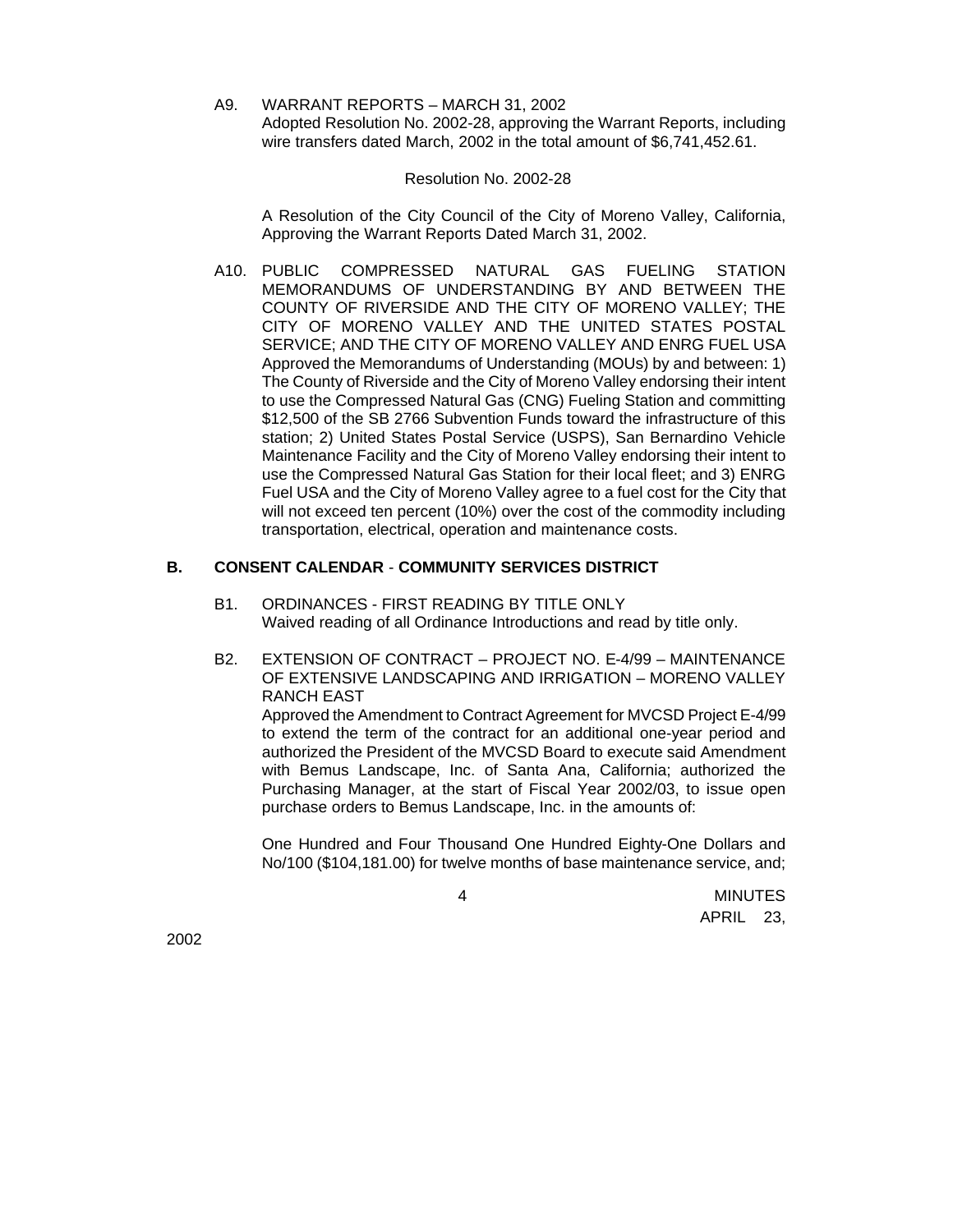Fifteen Thousand Four Hundred Forty Dollars and No/100 (\$15,440.00) for anticipated Additional Work per Section 3., paragraph d. of the amended Agreement.

- B3. EXTENSION OF CONTRACT PROJECT NO. E-2/01 MAINTENANCE OF EXTENSIVE LANDSCAPING AND IRRIGATION – HIDDEN SPRINGS Approved the Amendment to the Contract Agreement for MVCSD Project E-2/01 to extend the term of the contract for an additional one-year period and authorized the President of the MVCSD Board to execute said Amendment with Tropical Plaza Nursery, Inc. in the amounts of: One Hundred Fourteen Thousand One Hundred Twenty-Seven Dollars and 44/100 (\$114,127.44) for twelve months of base maintenance service, and; Eighteen Thousand Three Hundred Seventy-Five Dollars and No/100 (\$18,375.00) for anticipated Additional Work per Section 3., paragraph d. of the amended Agreement.
- B4. NOTICE OF COMPLETION AND ACCEPTANCE OF CITYWIDE STREETLIGHT IN-FILL PROJECT S/L 00/01 Accepted the work for the Citywide Streetlight In-fill Project – S/L 00/01 various locations, constructed by D.B.X., Inc., Temecula, California 92520, as complete; ratified the following Contract Change Orders:

Contract Change Order No. 1 which includes the construction services for the installation of 6 concrete streetlights along Kristen Court; direct the City Clerk to record the Notice of Completion within ten (10) days, at the office of the County Recorder of Riverside County, as required by Section 3093 of the California Civil Code; authorize the Director of Finance to release the retention to D.B.X., Inc. thirty-five (35) calendar days after the date of recordation of the Notice of Completion if no claims are filed against the project, as required by Section 7107 9c (3) of the California Public Contract Code (Account Nos. 00172.87220.7200 and 00171.87120.7200), and accept the improvements.

- B5. MINUTES REGULAR MEETING OF MARCH 26, 2002 Approved as submitted.
- B6. REPLACEMENT OF PLAY STRUCTURE COMPONENTS AND REPAIR/REPLACEMENT OF RUBBERIZED SURFACES IN CITY PARKS) Awarded a purchase order to Miracle Playground Sales, 27464 Commerce Center Drive, Suite 1, Temecula, California 92590 for material and labor to replace play structure components and repair/replace rubberized surfaces on

 5 MINUTES APRIL 23,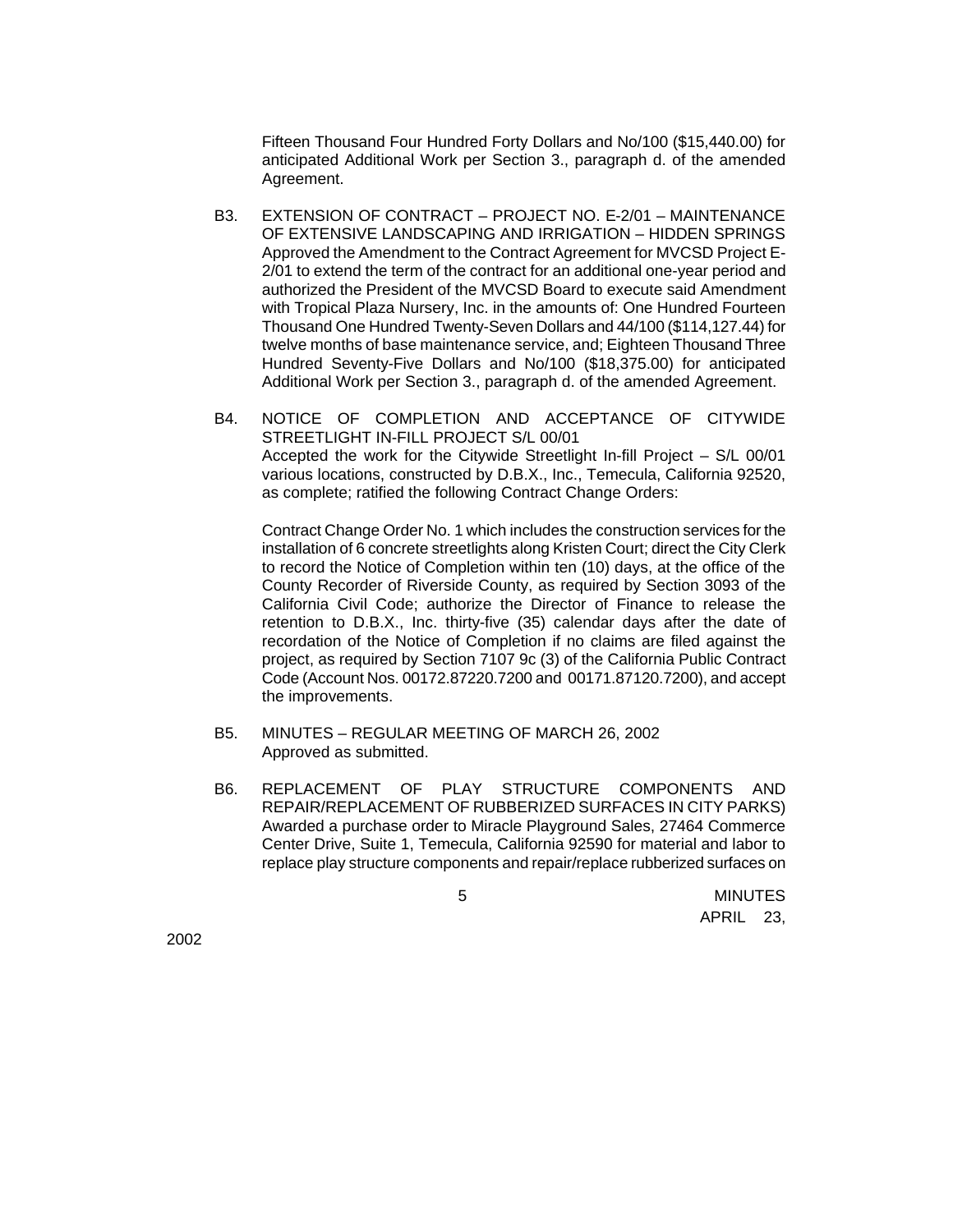various surfaces on various parks playgrounds and authorized the Finance Director to execute the necessary documents in an amount not to exceed \$150,000 as appropriated in FY 01/02, in account code 161.76210.6641.648.

- B7. 2001/2002 BUDGET APPROPRIATION ADJUSTMENTS FOR CSD ZONE D (PARKWAY LANDSCAPE MAINTENANCE) Approved the 2001/2002 budget appropriation adjustments in the amount of \$46,450 to cover the increase in contract cost for CSD Zone D (Parkway Landscape Maintenance) Full Service Group 1, (D-SG1/01) for the 2001/02 contract year (Account No. 181.78110.6261) and a \$1,460 budget appropriation adjustment from the Zone D fund balance for mulch materials (Account No. 181.78110.6361.362)
- B8. APPROVE GRANT APPLICATION FOR PHASE 2 OF THE SPORTS AND COMMUNITY CENTER

Approved the filing of an application for local assistance funds in the amount of \$3,000,000 for Phase 2 of the Sports and Community Center to be funded from the Murray-Hayden Urban Parks and Youth Service Program under the Safe Neighborhood Parks, Clean Water, Clean Air, and Coastal Protection Bond Act of 2000 and adopted Resolution No. CSD 2002-04 to certify the approval of the governing board to enter into this transaction with the California Department of Parks and Recreation for the purpose of applying for grant funding for Phase 2 of the Sports and Community Service Program under the Safe Neighborhood Parks, Clean Water, Clean Air, and Coastal Protection Bond Act of 2000, and to authorize the designated personnel, as shown on the resolution, to sign contract documents for FY 2002/03, 2003/04, 2004/05.

### Resolution No. CSD 2002-04

A Resolution of the City Council of the City of Moreno Valley, California, Acting in its Capacity as the Board of Directors of the Moreno Valley Community Services District Certifying the Approval of the Governing Board for the City of Moreno Valley Parks and Recreation Department to Apply for Grant Funds Under the Murray-Harden Urban Parks and Youth Service Program Under the Safe Neighborhood Parks, Clean Water, Clean Air, and Coastal Protection Act Of 2000 for the Sports and Community Center and to Authorize Designated Personnel to Sign Contract Documents For FY 2002/03, 2003/04 and 2004/2005

# **C. CONSENT CALENDAR** - **COMMUNITY REDEVELOPMENT AGENCY**

 6 MINUTES APRIL 23,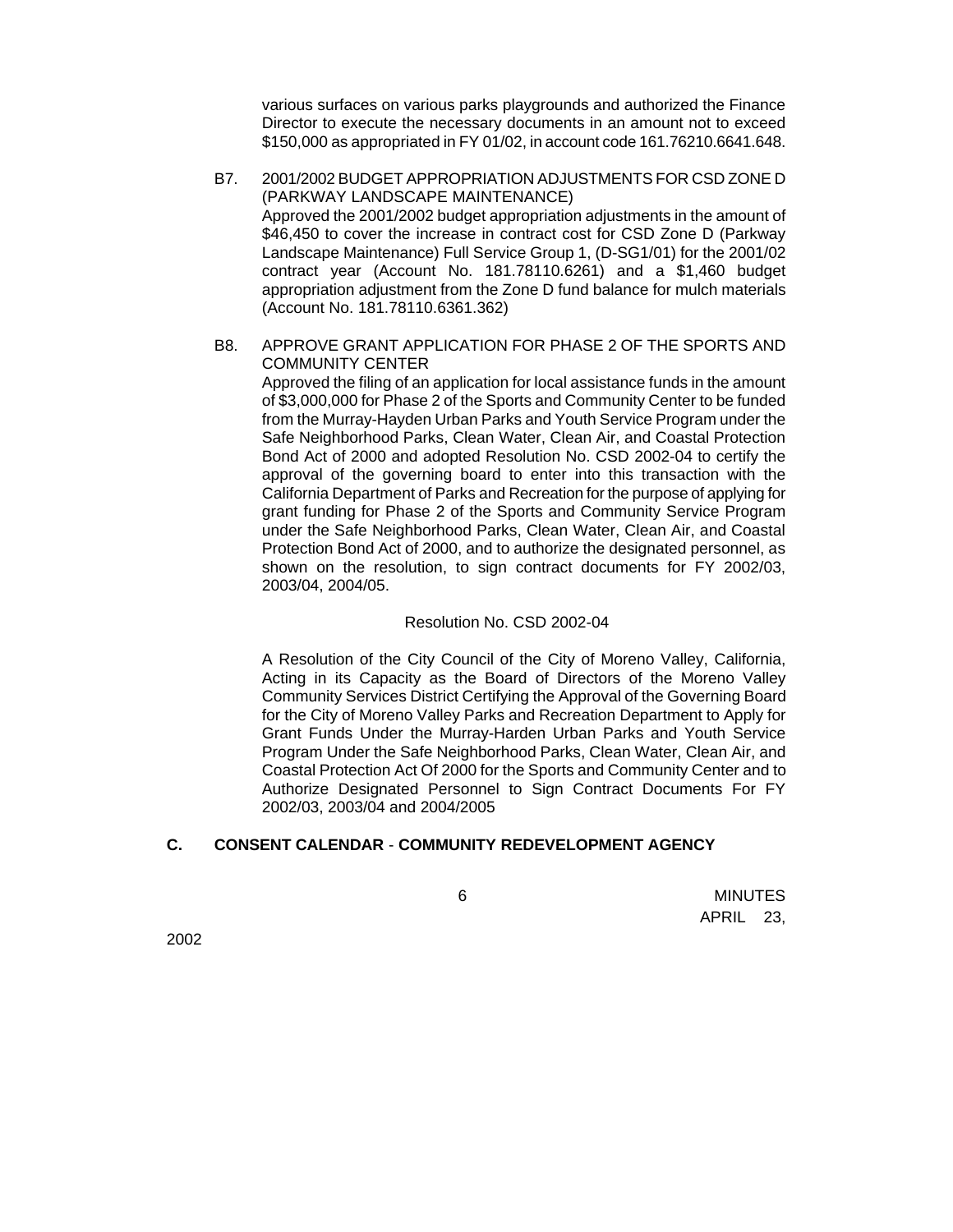- C1. ORDINANCES FIRST READING BY TITLE ONLY Waived reading of all Ordinance Introductions and read by title only
- . C2. PALOS VERDES APARTMENTS SUBORDINATION Approved the revised Implementation Agreement by and between the Community Redevelopment Agency and Palos Verdes Apartments.
	- C3. MINUTES REGULAR MEETING OF MARCH 26, 2002 Approved as submitted

#### **D. PUBLIC HEARINGS**

D1. PUBLIC HEARING REGARDING MAIL BALLOT PROCEEDINGS FOR ZONE D (PARKWAY LANDSCAPE MAINTENANCE) – ELEVEN (11) TRACTS

President White opened the public testimony portion of the public hearing; there being none, public testimony was closed.

Boardmember Flickinger made a motion, seconded by Boardmember Stewart to verify and accept the results of the mail ballot proceedings as identified on the Official Tally Sheet and APN listing. The motion carried 5-0. Roll Call vote.

Vice President Batey made a motion, seconded by Boardmember West to receive and file with the City Clerk's Office the accepted Official Tally Sheet and APN listing; and authorize and impose the applicable CSD Zone D charge. The motion carried 5-0. Roll Call vote.

## **E. ITEMS REMOVED FROM CONSENT CALENDARS FOR DISCUSSION OR SEPARATE ACTION**

A3. RESOLUTION IN SUPPORT OF PRIORITY TREATMENT OF METROLINK'S RIVERSIDE LINE BY THE UNION PACIFIC RAILROAD COMPANY

Mayor White opened the agenda item for public comments, which were received by Pete Bleckert.

Councilmember Stewart made a motion, seconded by Councilmember Flickinger to adopt Resolution No. 2002-27, as amended, and authorize staff to prepare a letter to Riverside County Transportation Commission voicing

 7 MINUTES APRIL 23,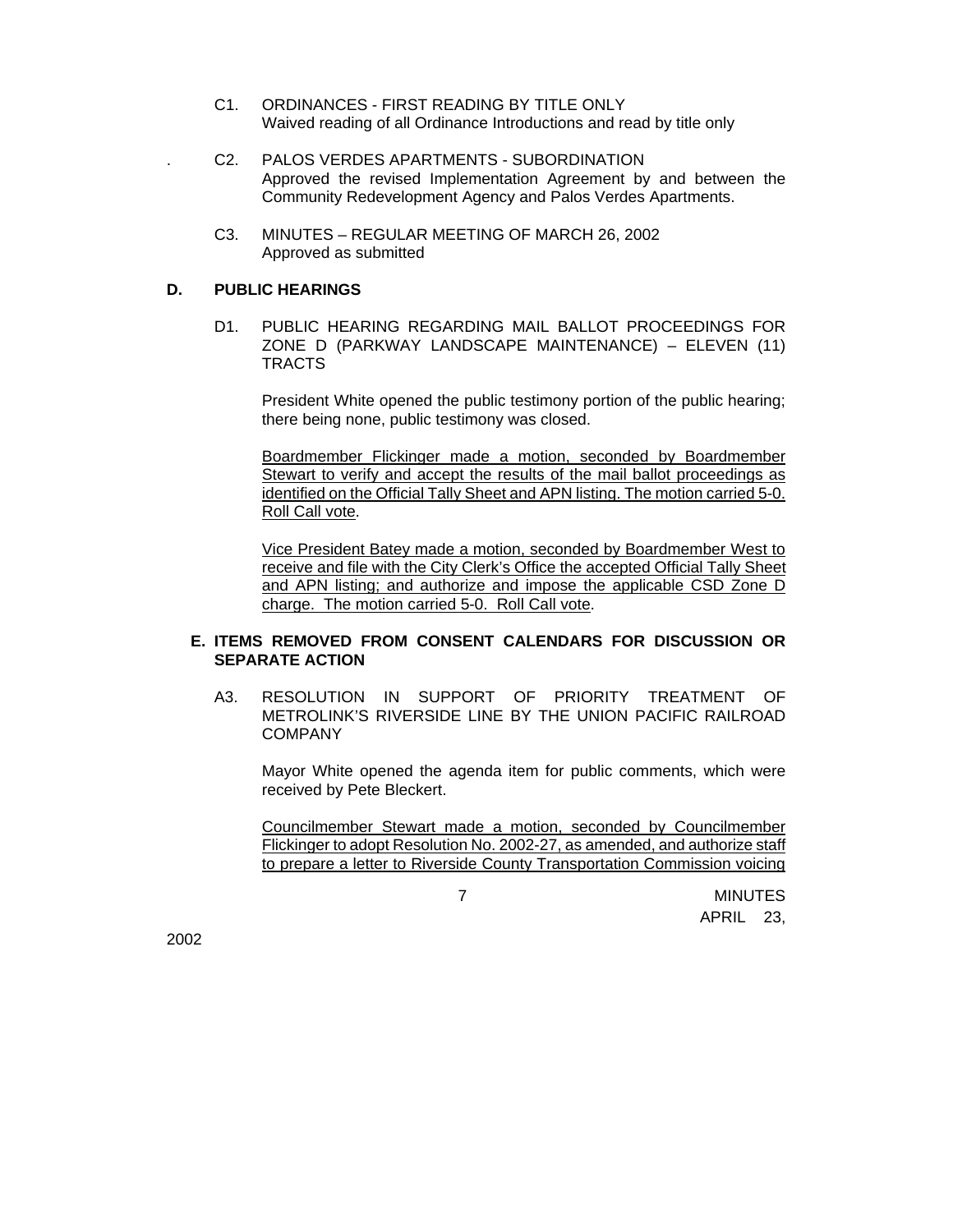the City's support for the priority treatment of Metrolink's Riverside Line by the Union Pacific Company. Motion carried 5-0. Roll call vote.

Resolution No. 2002-27

A Resolution of the City Council of the City of Moreno Valley, California, in Support of Priority Treatment of Metrolink's Riverside Line by the Union Pacific Railroad Company

A6. BID AWARD – MOTOR GRADER (BID NO. 01/02-05

Mayor White made a motion, seconded by mayor Pro Tem Batey to award the purchase of one Motor Grader to RDO Equipment Co. of Riverside, CA as being in the best interest of the City and authorize the Finance Director to issue a purchase order to RDO Equipment Co. of Riverside, CA in the amount of \$129,473.87. The motion carried 5-0. Roll call vote.

D2. PUBLIC HEARING TO CONSIDER AMENDING THE COMMUNITY DEVELOPMENT BLOCK GRANT PROGRAM 2001-02 ANNUAL ACTION PLAN

Mayor White opened the public testimony portion of the public hearing; there being none, the public hearing was closed.

Councilmember Stewart made a motion, seconded by Councilmember West to continue Item D2, Public Hearing to Consider Amending the Community Development Block Grant Program 2001-02 Annual Action Plan to May 14, 2002. Motion carried. Roll call vote.

D3. JOINT PUBLIC HEARING OF THE CITY COUNCIL AND THE COMMUNITY REDEVELOPMENT AGENCY OF THE CITY OF MORENO VALLEY TO CONSIDER AN AGREEMENT WITH MORENO VALLEY SENIOR HOUSING, INC., (COOPERATIVE SERVICES)

Mayor White opened the public hearing for public comments, which were received from John Sharkey.

Mayor White closed the public testimony portion of the public hearing.

Councilmember Stewart made a motion, seconded by Mayor Pro Tem Batey to adopt Resolution No. 2002-30, making the findings required by the California Environmental Quality Act for the approval of the project. The

 8 MINUTES APRIL 23,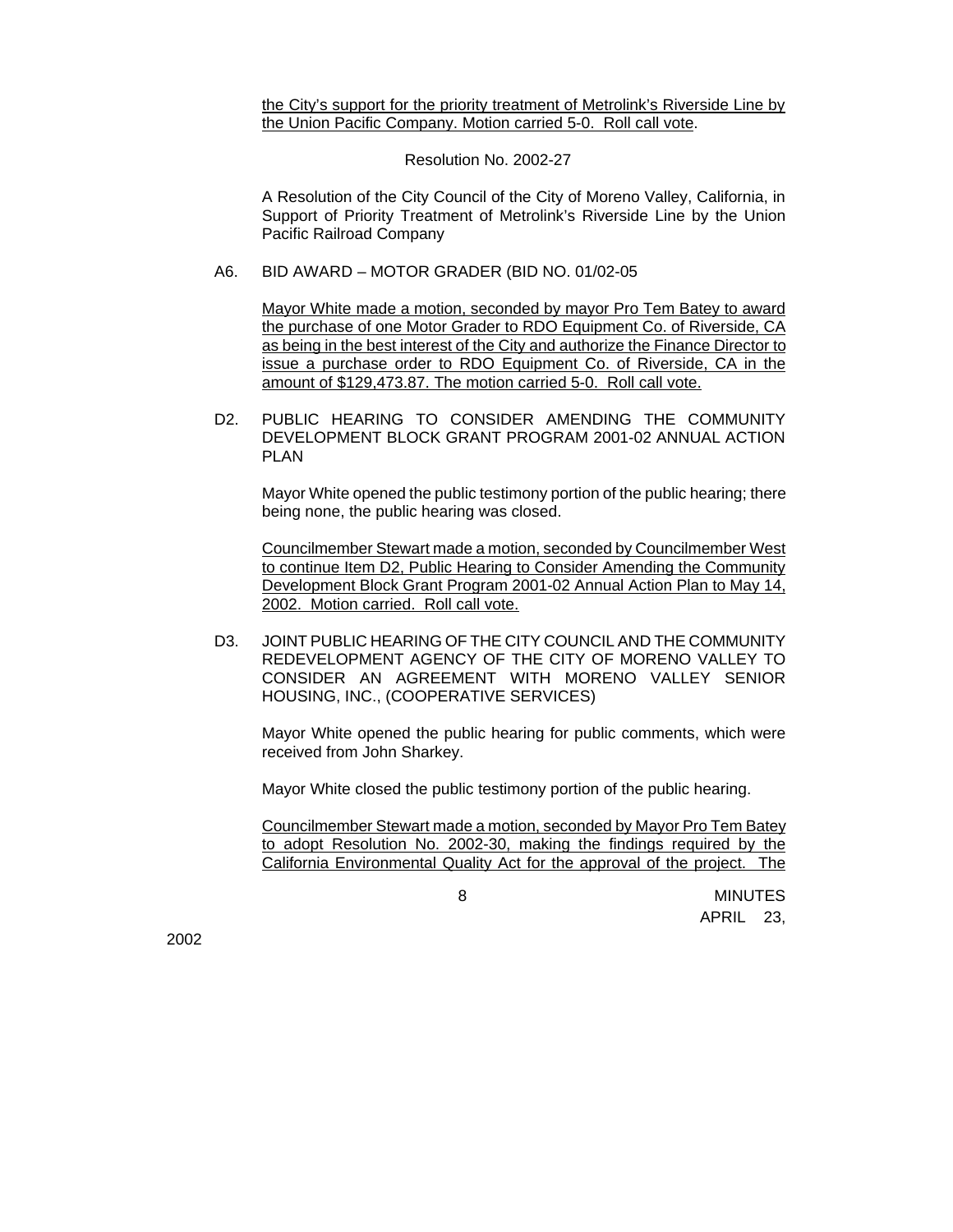motion carried 5-0. Roll call vote.

#### Adopt Resolution No. 2002-30

A Resolution of the City Council of the City of Moreno Valley, California, Making Environmental Findings

Agencymember Stewart made a motion, seconded by Vice Chairperson Batey that the Community Redevelopment Agency of the City of Moreno Valley adopt Resolution No. RDA 2002-02, making the findings required by the California Environmental Quality Act for the approval of the project. Motion carried 5-0. Roll call vote.

Resolution No. RDA 2002-02

A Resolution of the Redevelopment Agency of the City of Moreno Valley, Making Environmental Findings

Councilmember Stewart made a motion, seconded by Mayor Pro Tem Batey to adopt Resolution No. 2002-29 making the findings required by Section 33433 and Section 33445 of the Health and Safety Code for the disposition of Agency owned property and the use of Agency funds for publicly owned improvements; Making the finding and providing the consent required by Section 33421.1 of the Health and Safety Code for the Agency to pay the costs of off-site improvements required by the City as a condition of granting entitlements for the project; and Approving the Disposition and Development Agreement (DDA) with Moreno Valley Senior Housing, Inc. and authorizing the City Manager to execute the DDA and other instruments necessary or convenient to implement the DDA. The motion carried 5-0. Roll call vote.

Resolution No. 2002-29

A Resolution of the City Council of the City of Moreno Valley, California, Approving a Disposition and Development Agreement with Moreno Valley Senior Housing, Inc. for the Conveyance and Development of Land, Making Certain Findings, and Approving the Use of Funds

Agencymember Stewart made a motion, seconded by Vice Chairperson Batey, that the Community Redevelopment Agency of the City of Moreno Valley adopt Resolution No. RDA 2002-01 making the findings required by Section 33433 and Section 33445 of the Health and Safety Code for the disposition of Agency owned property and the use of Agency funds for

 9 MINUTES APRIL 23,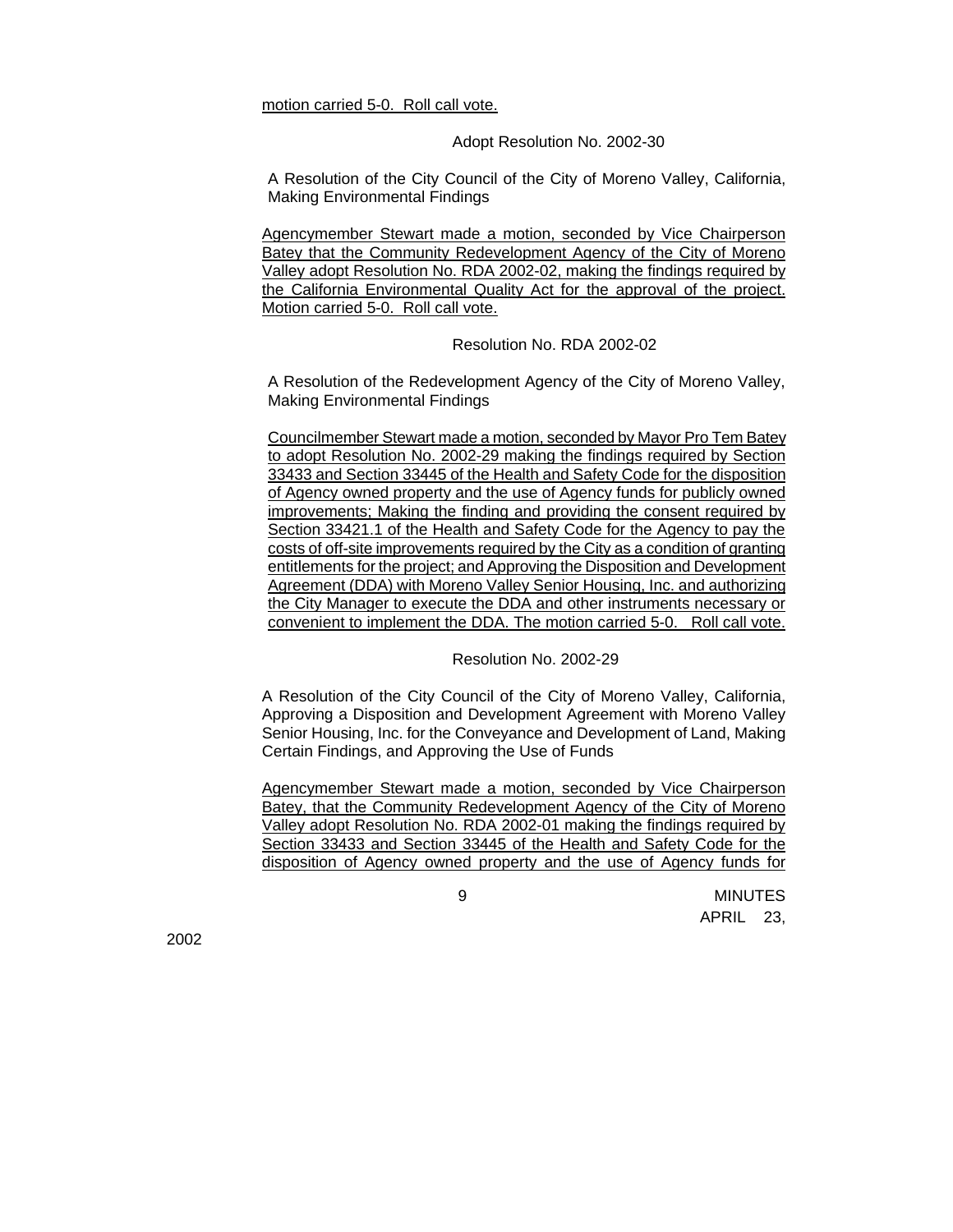publicly owned improvements; Authorizing a budget appropriation in the amount of \$227,323 from the Redevelopment Agency's affordable housing fund balance to Moreno Valley Senior Housing, Inc. account 894.67120; and Approving the Disposition and Development Agreement (DDA) with Moreno Valley Senior Housing, Inc. and authorizing the Executive Director to execute the DDA and other instruments as necessary or convenient to implement the DDA. The motion carried 5-0. Roll call vote.

Resolution No. RDA 2002-01

A Resolution of the Redevelopment Agency of the City of Moreno Valley, California, Approving a Disposition and Development Agreement with Moreno Valley Senior Housing, Inc. for the Conveyance and Development of Land, Making Certain Findings, and Approving the Use of Funds

### **RECESS; RECONVENE**

### **F. REPORTS**

F1. NEW MAIN LIBRARY PROJECT (CONTINUED FROM APRIL 16, 2002)

Mayor White opened the item for public comments, which were received by Pete Bleckert, Priscilla Banks, Daryl Terrell, and Marcia Amino.

Councilmember Flickinger made a motion, seconded by Councilmember Stewart to rescind the Council's previous policy direction for filing an application for California Reading and Literacy Improvement and Public Library Construction and Renovation Bond Act funding in round one of the funding cycle in June 2002. This recommendation is due to the financial uncertainty created by the upcoming Utility User's Tax election in November. The motion carried 5-0. Roll call vote.

F2. HOMEBUYER ASSISTANCE PROGRAM (HAP) REVISIONS

Mayor White opened the item for public comments; there being none, public comments were closed.

Agencymember West made a motion, seconded by Agencymember Stewart to approve an increase of the maximum sales price from \$125,000 to \$150,000; restrict the use of HAP funds to only down payment assistance and remove the homebuyer's minimum contribution of three (3) percent; and

 10 MINUTES APRIL 23,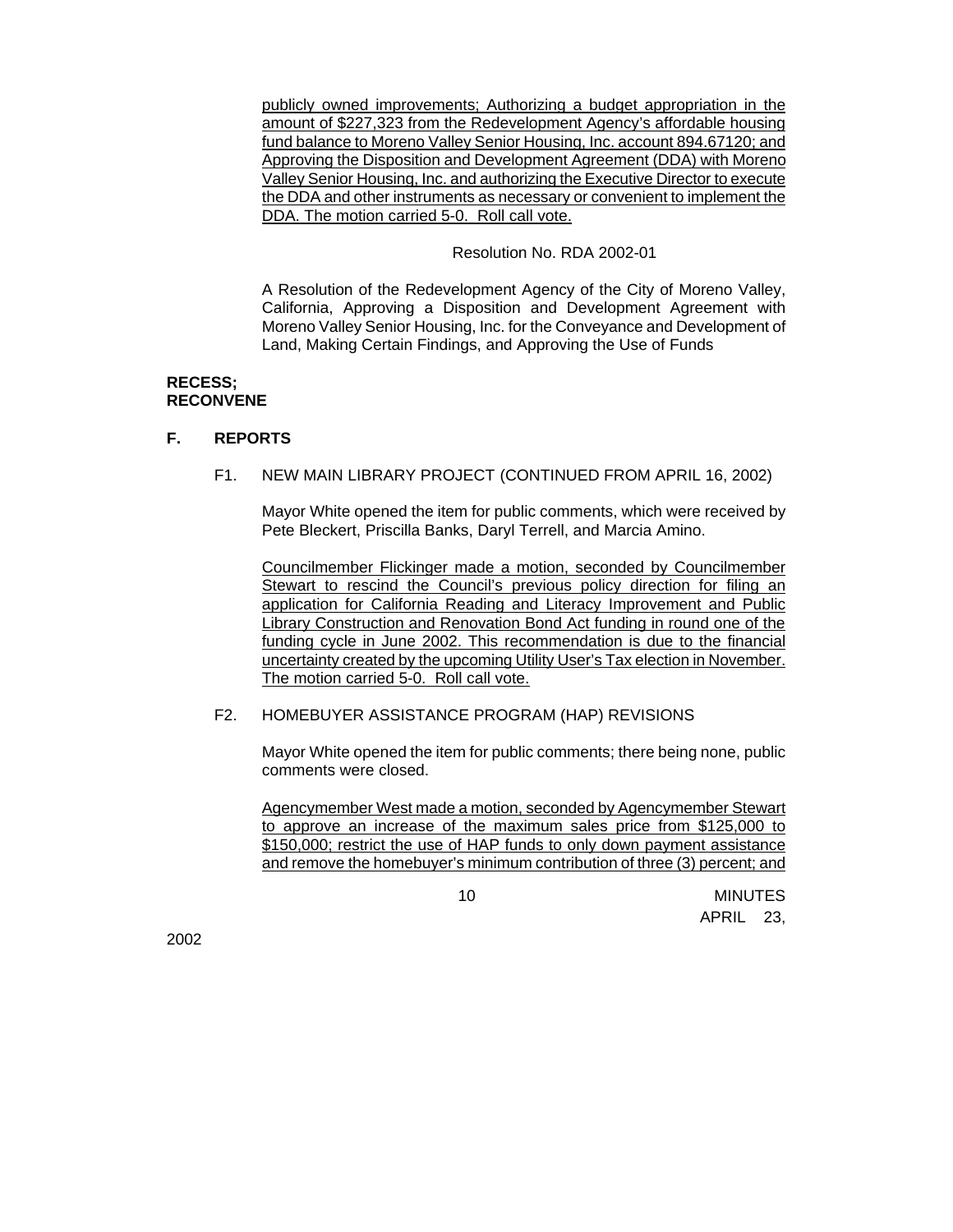approve the removal of the minimum housing and total debt-to-income ratios. related to the Homebuyer Assistance Program (HAP), and authorize staff to administratively amend the Homebuyer Assistance Program Procedures Manual as necessary. The motion carried 4-1, Flickinger opposed. Roll call vote.

F3. PRESENTATION OF DEPARTMENTAL 5-YEAR PLAN/POWERPOINT PRESENTATION – PUBLIC WORKS – ORAL PRESENTATION ONLY – NO WRITTEN MATERIAL

Mayor White opened the item for public comments; there being none, public comments were closed.

Councilmember Stewart made a motion, seconded by Councilmember West to continue Item F3 to May 14, 2002. The motion carried 5-0. Roll call vote.

# F4. STUDY OF INDEPENDENT POLICE DISPATCH CENTER

Mayor White opened the item for public comments, which were received from Priscilla Banks.

Councilmember Stewart made a motion, seconded by Councilmember Flickinger to continue Item F4 to August 27, 2002; Sheriff's Department to provide hard copies of presentation in the interim. Motion carried 5-0. Roll call vote.

### F5. APPOINTMENTS TO SENIOR CITIZENS ADVISORY COMMITTEE AND CULTURAL PRESERVATION ADVISORY COMMITTEE

Councilmember Flickinger made a motion, seconded by Councilmember Stewart to appoint to the Senior Citizens Advisory Committee James C. Cowan for a term expiring June 30, 2003, and Barbara B. Cohen for a term expiring June 30, 2004; and appoint Vonzetta M. Fielding to the Cultural Preservation Advisory Committee with a term expiring June 30, 2004. The motion carried 5-0. Roll call vote.

### F6. PUBLIC MEETING ON PROPOSED 2002/03 FEE SCHEDULE

Mayor White opened the item for public comments; there being none, public comments were closed.

 11 MINUTES APRIL 23,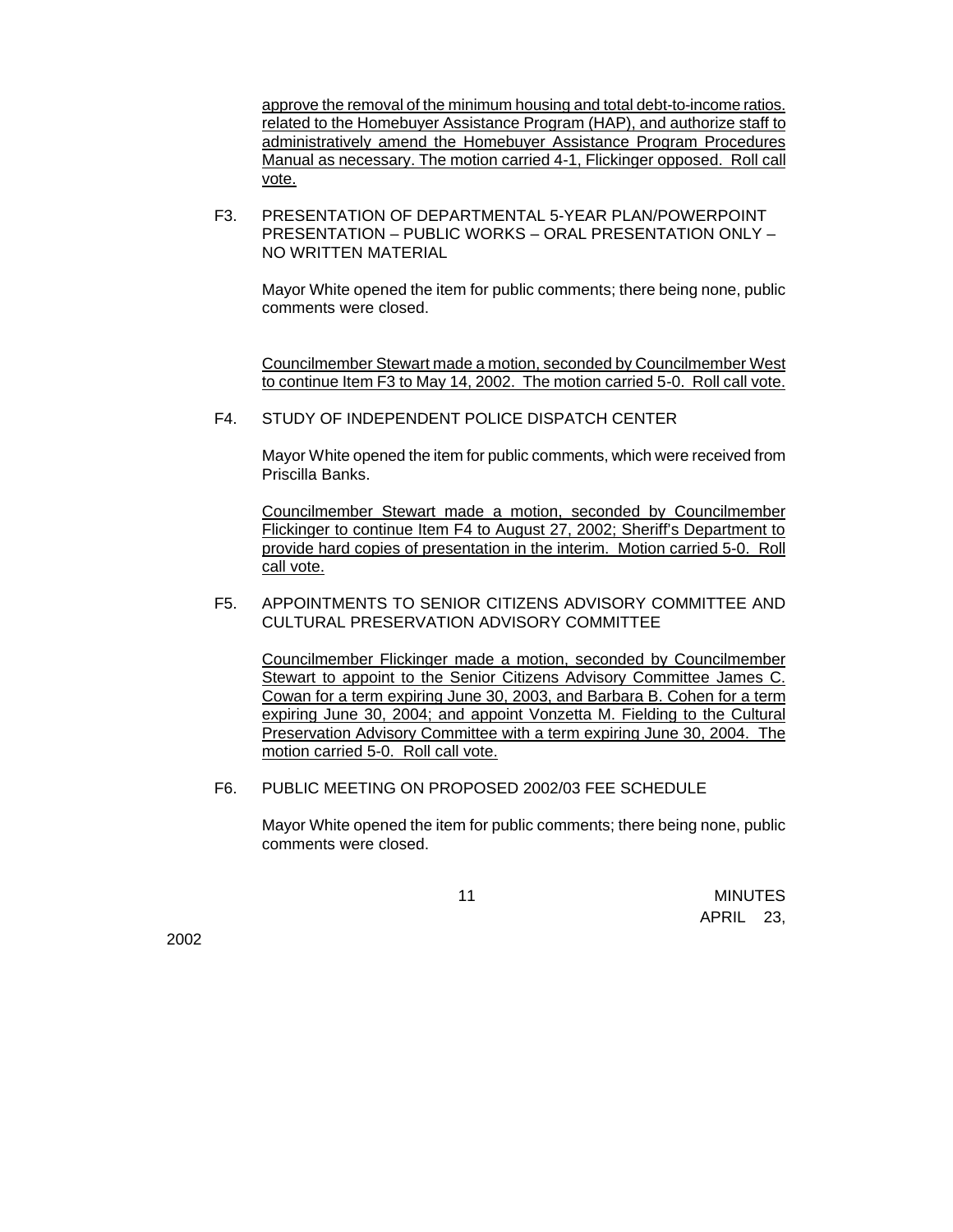# F7. LEGISLATIVE UPDATE

Mayor White opened the item for public comments; there being none, public comments were closed.

Councilmember Stewart made a motion, seconded by Mayor Pro Tem Batey to receive and file the Legislative Status Report.Motion carried unanimously.

F8. CITY MANAGER'S REPORT

### **G. LEGISLATIVE ACTIONS**

ORDINANCES - 1ST READING AND INTRODUCTION - NONE

ORDINANCES - 2ND READING AND ADOPTION

G1. ADOPTION OF ORDINANCE NO. 600 (RECEIVED FIRST READING AND INTRODUCTION APRIL 9, 2002 ON A 4–1 VOTE, WEST VOTING NO)

Mayor Pro Tem Batey made a motion, seconded by Councilmember Stewart to adopt Ordinance No. 600. Motion carried 4-1, Councilmember West opposed. Roll call vote.

Ordinance No. 600

An Ordinance of the City Council of the City of Moreno Valley, California, Amending Section 12.20.020 of Chapter 12.20 of the City of Moreno Valley Municipal Code Relating to a Prima Facie Speed Limit for Certain Streets

ORDINANCES - URGENCY ORDINANCES - NONE

RESOLUTIONS - NONE

PUBLIC COMMENTS **ON ANY SUBJECT NOT ON THE AGENDA** UNDER THE JURISDICTION OF THE CITY COUNCIL

Daryl Terrell, Address Matter of Record

1. Thanked the Moreno Valley Police Department and recommended funding to add eight additional officers.

Marcia Amino, 10363 Crest Brook

1. Reminder that April is Child Abuse Prevention Month

 12 MINUTES APRIL 23,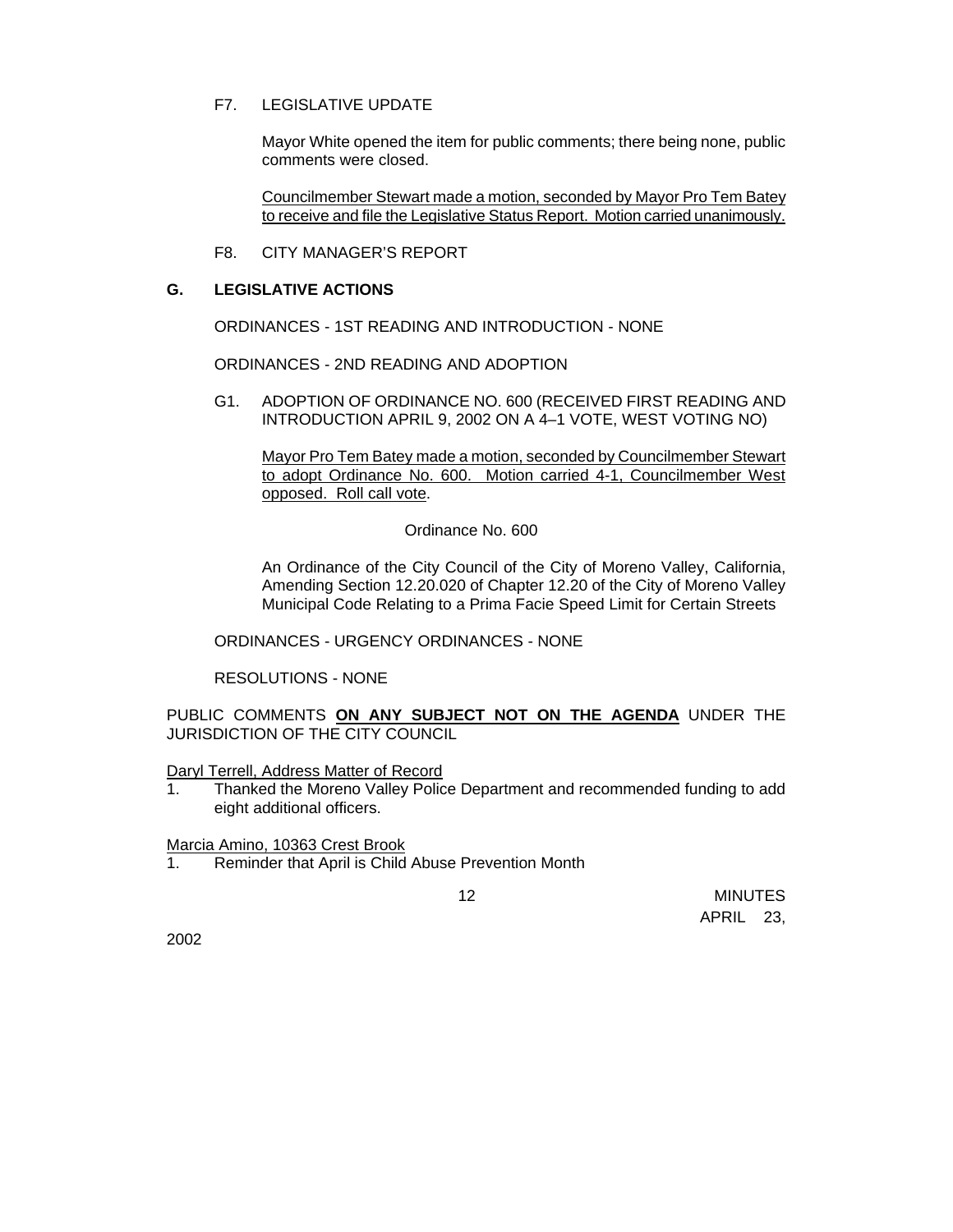2. Supports the Ranch skateboard park

# Pete Bleckert, Address Matter of Record

- 1. Budget review
- 2. Supports flood control reservoir
- 3. Opposes road humps in residential neighborhoods

# **CLOSING COMMENTS AND/OR REPORTS OF THE CITY COUNCIL, COMMUNITY SERVICES DISTRICT, OR COMMUNITY REDEVELOPMENT AGENCY**

Councilmember Bonnie Flickinger

- 1. Clarified that the skate park has not been closed and public hearing scheduled for following week.
- 2. Supports converting surplus to public safety
- 3. Participated in career day at Rancho Verde High School
- 4. Participated in Relay for Life; thanked Warren and Linda Henderson for an excellent event
- 5. Anyone concerned with Adelphia service should contact Media & Communications
- 6. Ask for prayers to remember survivors and family of those who died in Metrolink accident

Councilmember Richard Stewart

- 1. Suggested that City's weed abatement program be coordinated with the advanced fire season date by Fire. Councilmember Flickinger supports request.
- 2. Announced that eight C-17s will be phased in at March Air Reserve Base
- 3. Urged those upset with the amount of Street Sweeping tickets to come in to discuss
- 4. Defended the right of those who attend Council meetings to denigrate the Council
- 5. Defended the Library Board members who were denigrated at this meeting
- 6. Urged residents to work in a positive way for City's benefit

Councilmember Frank West

1. Asked if tonight's Closed Session could be conducted at the Special Meeting on April 30

The Closed Session scheduled for this evening was moved to April 30, 2002 at 5:30 p.m. by unanimous, informal consent.

 13 MINUTES APRIL 23,